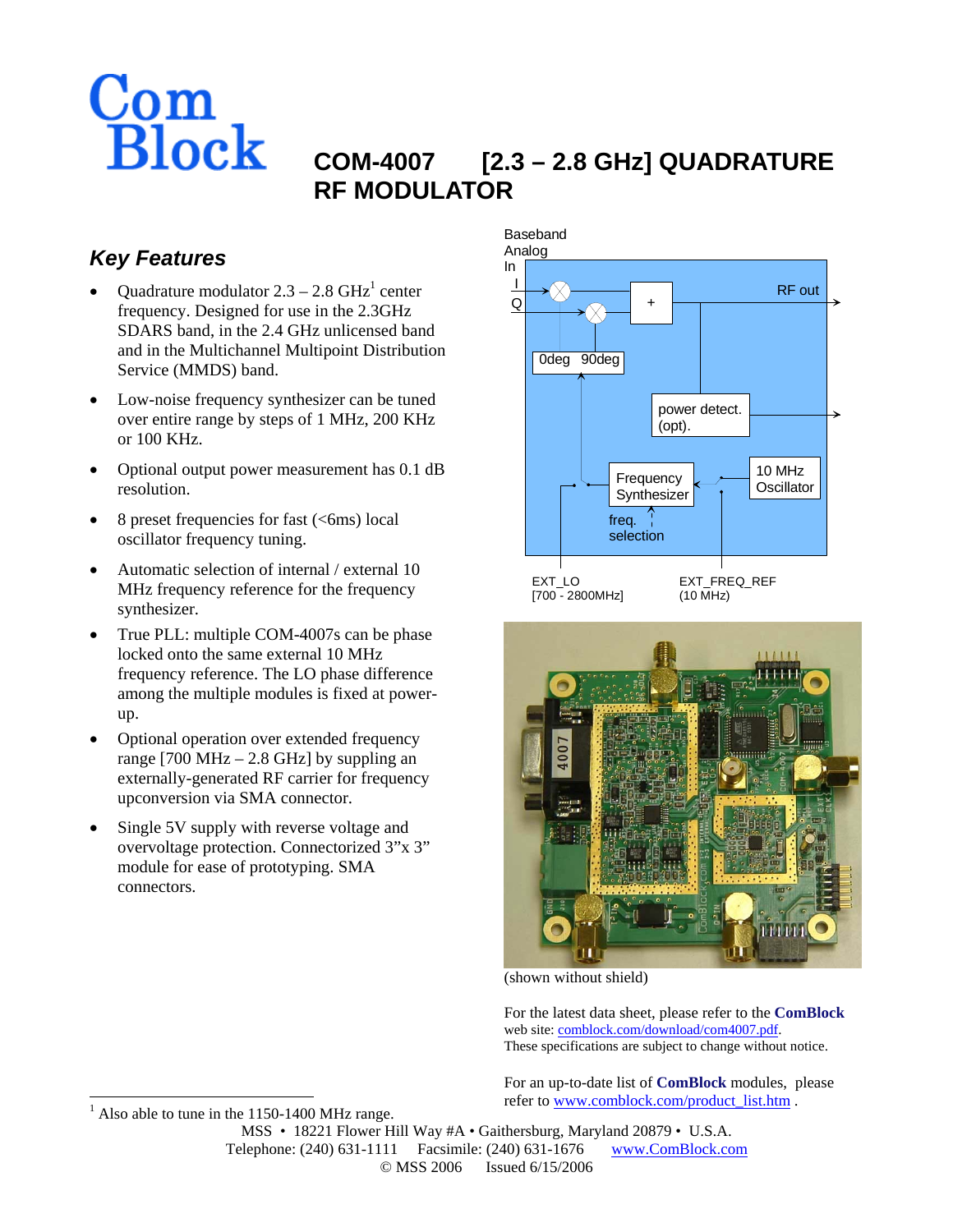### *Electrical Interface*

#### **Inputs / Outputs**

| <b>Input Module</b> | <b>Definition</b>                          |  |
|---------------------|--------------------------------------------|--|
| <b>Interface</b>    |                                            |  |
| ANALOG_I_IN         | Modulated input signal, analog,            |  |
|                     | baseband, real (I) axis. 1Vpp max.         |  |
|                     | Positive DC bias is required so that       |  |
|                     | signal is within the $[0.3 - 3.0V]$ rails. |  |
|                     | The DC bias is removed internally by       |  |
|                     | a low-pass filter with cutoff              |  |
|                     | bandwidth $< 2$ Hz.                        |  |
|                     | SMA male connector.                        |  |
| ANALOG_Q_IN         | Modulated input signal, analog,            |  |
|                     | baseband, imaginary (Q) axis.              |  |
|                     | 1Vpp max. Same electrical                  |  |
|                     | characteristics as above.                  |  |
| EXT_REF_CLK         | Optional input. External 10 MHz            |  |
|                     | frequency reference for frequency          |  |
|                     | synthesis.                                 |  |
|                     | Sinewave, clipped sinewave or              |  |
|                     | squarewave.                                |  |
|                     | J2 SMA male connector. 50 Ohm.             |  |
|                     | Minimum level: 2Vpp.                       |  |
|                     | Maximum level: 3.3Vpp.                     |  |
| EXT_LO              | Optional input. Externally generated       |  |
|                     | RF carrier for frequency down-             |  |
|                     | conversion, thus bypassing the             |  |
|                     | internal frequency synthesizer.            |  |
|                     | Enabled or disabled by moving two          |  |
|                     | SMT capacitors soldered on the             |  |
|                     | board. AC coupled, 50 Ohm                  |  |
|                     | impedance. Input level: 0 dBm max,         |  |
|                     | $-10$ dB min.                              |  |

| <b>Analog Output</b><br><b>Signals</b> | <b>Definition</b>                      |
|----------------------------------------|----------------------------------------|
| RF OUT                                 | Modulated RF output.                   |
|                                        | $2.3 - 2.8$ GHz or $1.15 - 1.4$ GHz    |
|                                        | Maximum output level: +4 dBm.          |
|                                        | Impedance: 50 Ohms.                    |
|                                        | SMA female connector                   |
| <b>Control Lines</b>                   | <b>Definition</b>                      |
| <b>ENABLE</b>                          | Low-voltage TTL input control.         |
|                                        | Used to turn the modulator on/off.     |
|                                        | Level signal: $3.3V = ON$ , $0V = OFF$ |
|                                        | Response time 113 µsec                 |
|                                        | On/Off rejection $>$ 50 dB.            |
|                                        | Connector J1 Pin B3.                   |
|                                        | This control signal is enabled only    |
|                                        | when REG6 bit $1 = '1'.$               |
|                                        | Pulled high by default.                |

| PLL STROBE       | Low-voltage (3.3V / 0V) TTL input             |  |  |
|------------------|-----------------------------------------------|--|--|
|                  | control.                                      |  |  |
|                  | Used to increment the modulo- $N_{freq}$      |  |  |
|                  | frequency pointer (where $N_{\text{freq}}$ is |  |  |
|                  | defined in Register 35)                       |  |  |
|                  | RF frequency $0 \rightarrow$                  |  |  |
|                  | RF frequency $1 -$                            |  |  |
|                  | RF frequency $2 \rightarrow$                  |  |  |
|                  | RF frequency $0 > etc$                        |  |  |
|                  | Rising edge triggered.                        |  |  |
|                  | Minimum pulse width: 10 usec.                 |  |  |
|                  | Connector J1 Pin A3.                          |  |  |
|                  |                                               |  |  |
| TX RXN OUT       | Low-voltage $(3.3V / 0V)$ TTL output          |  |  |
|                  | control to switch the COM-4102                |  |  |
|                  | transceiver between transmit (high)           |  |  |
|                  | and receive (low) modes based on the          |  |  |
|                  | REG5 bit 2 control register.                  |  |  |
| <b>Serial</b>    | DB9 connector.                                |  |  |
| Monitoring &     | 115 Kbaud/s. 8-bit, no parity, one            |  |  |
| <b>Control</b>   | stop bit. No flow control.                    |  |  |
| Power            | 4.75 - 5.25 VDC. Terminal block.              |  |  |
| <b>Interface</b> | Power consumption is 300mA max.               |  |  |
|                  |                                               |  |  |

#### **Important: digital I/O signals are 0-3.3V LVTTL. Inputs are NOT 5V tolerant!**

#### **Absolute Maximum Ratings**

| Supply voltage                  | $-60V$ min,<br>$+10V$ max |
|---------------------------------|---------------------------|
|                                 |                           |
| 12-pin connector digital inputs |                           |
|                                 | $-0.5V$ min,<br>+3.6V max |
| EXT REF CLK, ANALOG I IN,       | $-0.5V$ min,              |
| ANALOG_Q_IN, EXT_LO             | $+3.6V$ max               |

## *Configuration*

Complete assemblies can be monitored and controlled centrally over a single asynchronous serial connection or, when available through adjacent ComBlocks, LAN/TCP-IP , USB, or CardBus connection.

The module configuration is stored in non-volatile memory.

The COM-4007 ignores any M&C message received within 6 ms of a transition on the PLL\_STROBE and ENABLE signals.

### **Configuration (Basic)**

The easiest way to configure the COM-4007 is to use the ComBlock Control Center software supplied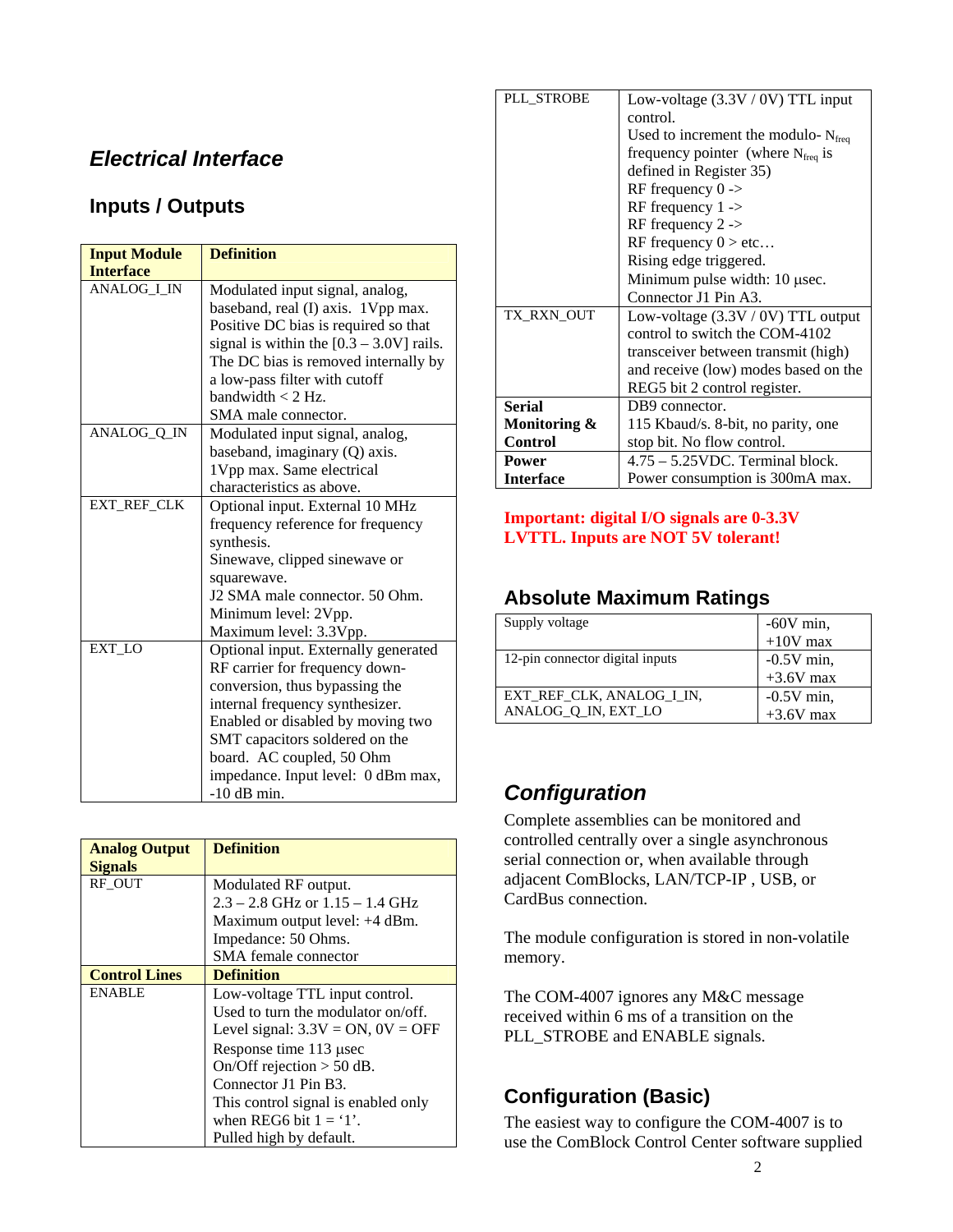with the module(s). After detecting the ComBlock modules  $(2<sup>nd</sup>$  button from left), highlight the COM-4007 module to be configured. Then press the settings button  $(3<sup>rd</sup>$  button from the left).

Up to eight frequencies can be stored within each module at any given time. The current frequency is selected by an index in the range 0 to 7. Frequencies must be integer multiples of the RF synthesizer step size.

A basic frequency hopping scheme can be enabled by

- (a) enabling the external trigger
- (b) entering the number of frequency hopping steps in the round-robin arrangement.

For example, by specifying 4 steps, the modulator center frequency will follow the following index sequence: 0,1,2,3,0,1,2,3,0,1, etc., the index being incremented at the rising edge of each external PLL\_STROBE pulse.

|                  | <b>ComBlock Control Center</b>          |                                                                |        |              |            |        |  |
|------------------|-----------------------------------------|----------------------------------------------------------------|--------|--------------|------------|--------|--|
|                  | File<br>Operations Functions<br>Help    |                                                                |        |              |            |        |  |
|                  | $X$ $M$ $\mathbb{F}$                    | 1 ※ 3 点                                                        |        |              |            |        |  |
|                  |                                         | COM1200 FPGA Development Platform & Tx/Rx Analog Front-End     |        |              |            |        |  |
|                  |                                         | ≐-COM1019 Direct Sequence Spread-Spectrum Modulator            |        |              |            |        |  |
|                  |                                         | L-COM2001 Digital-to-Analog Converter                          |        |              |            |        |  |
|                  |                                         | COM4007 [2.4 - 2.7 GHz] Quadrature RF Modulator                |        |              |            |        |  |
|                  |                                         | COM4007 [2.4 - 2.7 GHz] Quadrature RF Modulator Basic Settings |        |              |            | Ι×Ι    |  |
|                  |                                         | 4<br>Frequency Selection:                                      |        | Frequency 0: | 2410000000 | Hz     |  |
|                  | Frequency 1:                            | 2700000000 Hz                                                  |        | Frequency 2: | 2400200000 | Hz     |  |
|                  | Frequency 3:                            | 2699800000 Hz                                                  |        | Frequency 4: | 2650000000 | Hz     |  |
|                  | Frequency 5:                            |                                                                | $0$ Hz | Frequency 6: |            | $0$ Hz |  |
|                  | Frequency 7:                            |                                                                | $0$ Hz | Step Size:   | 100 KHz    |        |  |
|                  | Gain Control:                           | 1023                                                           |        |              | Modulator  |        |  |
| External Trigger |                                         |                                                                |        |              |            |        |  |
|                  | Number of Frequency Hopping Steps:<br>1 |                                                                |        |              |            |        |  |
|                  |                                         | Оk<br>Apply                                                    |        | Advan        | Cancel     |        |  |

#### **Configuration (Advanced)**

Alternatively, users can access the full set of configuration features by specifying 8-bit control registers as listed below. These control registers can be set manually through the ComBlock Control Center or by software using the ComBlock API (see [www.comblock.com/download/M&C\\_reference.pdf](http://www.comblock.com/download/M&C_reference.pdf))

All control registers are read/write.

Undefined control registers or register bits are for backward software compatibility and/or future use. They are ignored in the current firmware version.

Programmers developing custom applications (using the [ComBlock API](http://www.comblock.com/download/M&C_reference.pdf) instead of the supplied ComBlock control center graphical user interface) should know that frequency changes are enacted upon (re-)writing to the last register (REG35).

| <b>Parameters</b>        | <b>Configuration</b>                  |
|--------------------------|---------------------------------------|
| RF frequency 0           | Preselected frequency 0.              |
|                          | Range 2.3GHz to 2.8GHz and 1.15       |
|                          | to 1.4 GHz, by steps 1 MHz, 200       |
|                          | KHz or 100 KHz, expressed in Hz.      |
|                          | REG0: bit 7:0 (LSB)                   |
|                          | REG1: bit 15:8                        |
|                          | REG2: bit 23:16                       |
|                          | REG3: bit 31:24 (MSB)                 |
| Gain control             | 10-bit control.                       |
|                          | Non-linear scale. Zero is lowest      |
|                          | power. 1023 is for the maximum        |
|                          | output power.                         |
|                          | Gain control range :                  |
|                          | 12.5 dB @ 2.3GHz (typ.)               |
|                          | 13.1 dB @ 2.4GHz (typ.)               |
|                          | 16.1 dB @ 2.7GHz (typ.)               |
|                          | 17.5 dB @ 2.8GHz (typ.)               |
|                          | REG4: bit 7-0 (LSB)                   |
|                          | REG5: bit 1-0 (MSB)                   |
| External power           | Digital control for the external      |
| amplifier control        | COM-4102 power amplifier.             |
|                          | Controls TX_RXN_OUT signal.           |
|                          | $0 =$ transmit off, receive on        |
|                          | $1 =$ transmit on, receive off        |
|                          | REG5: bit 2                           |
| External/Internal RF     | Enable or disable the RF frequency    |
| carrier generation       | synthesizer.                          |
|                          | $0 =$ internal RF carrier generation. |
|                          | $1 =$ external. An unmodulated RF     |
|                          | signal must be supplied, the          |
|                          | frequency of which determines the     |
|                          | receiver center frequency. The RF     |
|                          | frequency settings are thus ignored.  |
|                          | REG5: bit 7                           |
| <b>External controls</b> | Enable or disable the                 |
| enabled/disabled         | PLL STROBE and output                 |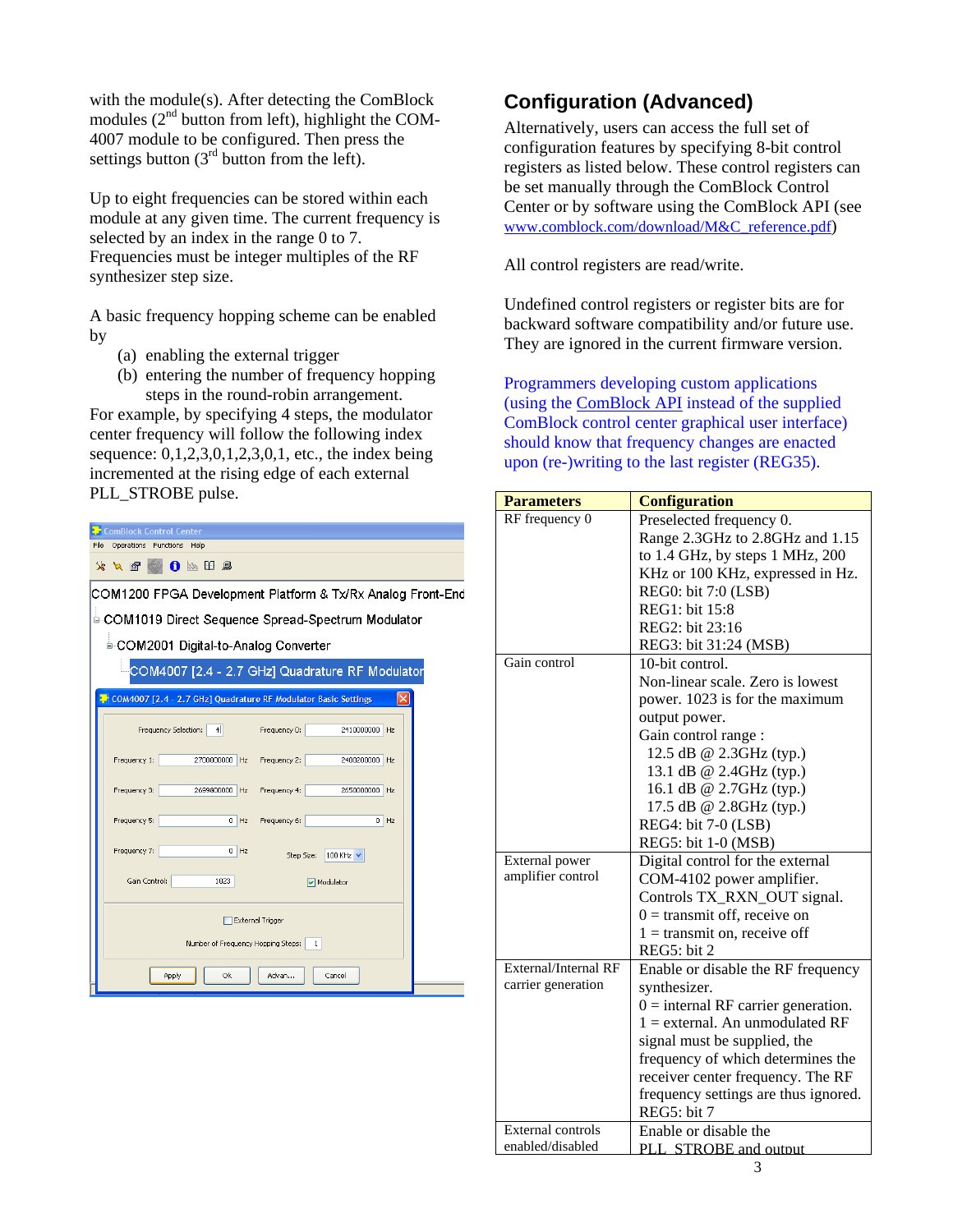|                     | PLL_STROBE and output                                                 |
|---------------------|-----------------------------------------------------------------------|
|                     | <b>ENABLE</b> external controls on the                                |
|                     | J1 connector.                                                         |
|                     | $0 =$ external controls disabled                                      |
|                     | $1 =$ external controls enabled                                       |
|                     | REG6: bit 1                                                           |
| Modulator on/off    | $0 =$ modulator off                                                   |
|                     | $1 =$ modulator on                                                    |
|                     | Note: external control ENABLE                                         |
|                     | may override this register.                                           |
|                     | REG6: bit 2                                                           |
| Step size selection | Chose the RF frequency                                                |
|                     | synthesizer step size. The selected                                   |
|                     | RF frequency must be an integer<br>multiple of the step size. 200 KHz |
|                     | is recommended for best overall                                       |
|                     | phase noise performance.                                              |
|                     | $00 = 1$ MHz step                                                     |
|                     | $01 = 200$ KHz step                                                   |
|                     | $10 = 100$ KHz step                                                   |
|                     | $11 =$ undefined                                                      |
|                     | REG6 bits 4-3.                                                        |
| Frequency selection | Use to switch local oscillator                                        |
|                     | frequency among preselected                                           |
|                     | values.                                                               |
|                     | Note: the external PLL_STROBE                                         |
|                     | control may override this selection.                                  |
|                     | Range 0 through 7                                                     |
|                     | REG6 bits 7-5.                                                        |
| RF frequency 1      | Preselected frequency 1.                                              |
|                     | Same format as RF frequency 0.                                        |
|                     | REG7: bit 7:0 (LSB)<br>REG8: bit 15:8                                 |
|                     | REG9: bit 23:16                                                       |
|                     | REG10: bit 31:24 (MSB)                                                |
| RF frequency 2      | Preselected frequency 2.                                              |
|                     | Same format as RF frequency 0.                                        |
|                     | REG11: bit 7:0 (LSB)                                                  |
|                     | REG12: bit 15:8                                                       |
|                     | REG13: bit 23:16                                                      |
|                     | REG14: bit 31:24 (MSB)                                                |
| RF frequency 3      | Preselected frequency 3.                                              |
|                     | Same format as RF frequency 0.                                        |
|                     | REG15: bit 7:0 (LSB)                                                  |
|                     | REG16: bit 15:8                                                       |
|                     | REG17: bit 23:16                                                      |
| RF frequency 4      | REG18: bit 31:24 (MSB)                                                |
|                     | Preselected frequency 4.                                              |
|                     | Same format as RF frequency 0.<br>REG19: bit 7:0 (LSB)                |
|                     | REG20: bit 15:8                                                       |
|                     | REG21: bit 23:16                                                      |
|                     | REG22: bit 31:24 (MSB)                                                |
| RF frequency 5      | Preselected frequency 5.                                              |
|                     | Same format as RF frequency 0.                                        |
|                     | REG23: bit 7:0 (LSB)                                                  |
|                     | REG24: bit 15:8                                                       |
|                     | REG25: bit 23:16                                                      |
|                     | REG26: bit 31:24 (MSB)                                                |

| RF frequency 6       | Preselected frequency 6.         |
|----------------------|----------------------------------|
|                      | Same format as RF frequency 0.   |
|                      | REG27: bit 7:0 (LSB)             |
|                      | REG28: bit 15:8                  |
|                      | REG29: bit 23:16                 |
|                      | REG30: bit 31:24 (MSB)           |
| RF frequency 7       | Preselected frequency 7.         |
|                      | Same format as RF frequency 0.   |
|                      | REG31: bit 7:0 (LSB)             |
|                      | REG32: bit 15:8                  |
|                      | REG33: bit 23:16                 |
|                      | REG34: bit 31:24 (MSB)           |
| Number of RF         | Each time a PLL_STROBE pulse is  |
| frequencies Nfreq in | received, the frequency pointer  |
| the scanning list    | increments modulo Nfreq.         |
|                      | Notice is in the range $1 - 8$ . |
|                      | REG35: bit 7:0.                  |

Baseline configurations can be found at [www.comblock.com/tsbasic\\_settings.htm](http://www.comblock.com/tsbasic_settings.htm) and imported into the ComBlock assembly using the ComBlock Control Center File | Import menu.

### **Monitoring**

| <b>Parameters</b>      | <b>Monitoring</b>                    |
|------------------------|--------------------------------------|
| Power                  | 10-bit number. The higher the        |
| measurement            | number, the lower the power. The     |
| $(option -D)$          | power measurement linearity is       |
|                        | shown below.                         |
|                        | SREG0 bits $7-0$ : bit $7-0$ (LSB)   |
|                        | SREG1 bits 1-0: bits 9-8 (MSB)       |
| Temperature            | 10-bit number. The representation in |
| measurement            | degrees centigrade is as follows:    |
| $(option -D)$          | $-103^{\circ}C$ + (decimal value/4)  |
|                        | SREG2 bits $7-0$ : bit $7-0$ (LSB)   |
|                        | SREG3 bits 1-0: bits 9-8 (MSB)       |
| <b>PLL</b> lock status | A persistent '1' indicates that the  |
|                        | frequency synthesizer is locked to   |
|                        | the frequency reference.             |
|                        | SREG4 bit 0.                         |

### **Test Points**

Test points are provided for easy access by an oscilloscope probe.

| <b>Test Point</b> | <b>Definition</b>                           |
|-------------------|---------------------------------------------|
| PLL REF           | Internal / External reference clock         |
|                   | Note: do not connect any permanent test     |
|                   | cable to this test point as it is likely to |
|                   | cause a significant degradation in phase    |
|                   | noise performance.                          |
| PLL LOCK          | Frequency synthesizer PLL lock status.      |
|                   | Active low: '1' when locked. This           |
|                   | information is also available in status     |
|                   | register SREG4                              |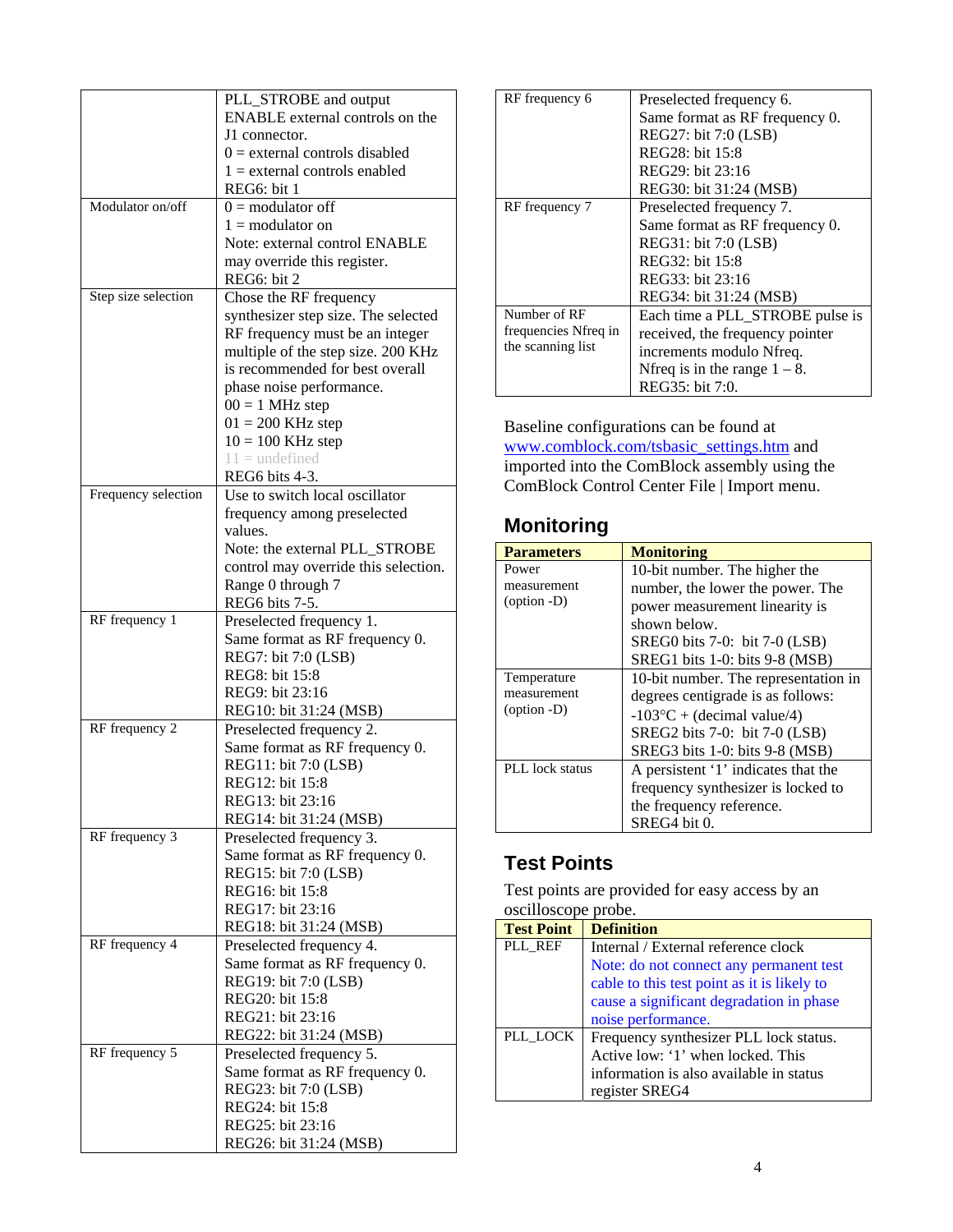## *Operations*

#### **Internal vs External Frequency Reference**

An external 10 MHz frequency reference can be used when the user application requires high frequency stability. In this case, simply connect a 10 MHz sinewave, clipped sinewave or square wave to the J2 EXT-CLK SMA connector. Detection is automatic, thus no configuration change is needed. Upon removal of the external 10 MHz frequency reference signal, the COM-4007 reverts to the internal frequency reference.

### **External RF carrier**

Operation over extended frequency range [700  $MHz - 2.8$  GHz] is possible by suppling an externally-generated RF carrier for frequency upconversion via the J6 SMA connector. This configuration is not software configurable: the RF carrier path is altered by moving the C15 and C16 capacitors 90 degrees from the 1-2 position to the 2-3 position as shown below:



In order to minimize noise when an external RF carrier is used, it is recommended to switch off the built-in RF frequency synthesizer by software (see control register REG5, bit 7).

### **Power Measurement (Option -D)**

Output power measurement is provided as an option (-D). Output power measured with +/- 0.2 dB accuracy over a range from –30 dBm to the maximum output power. The 10-bit measurement linearity is shown below:



*Power measurement linearity. Measured (dark blue) vs linear (purple) Measured at 2.8GHz.* 

### *Schematics*

The schematics are available on the ComBlock CD shipped with every module (in the "Hardware schematics" folder).

### *Performance*

#### **Internal Clock Reference**

The internal crystal performance is as follows:

- tolerance:  $[-20 \text{ to } 0]$  ppm max  $@25C$
- temperature stability (-10C to +60C):  $\pm$  50 ppm max
- aging:  $\pm 5$ ppm/year max (1<sup>st</sup> year) @25C

#### **Modulation**

Quadrature phase error: 1. deg rms. typ I/Q amplitude balance error: 0.2 dB.typ

ON/OFF rejection (using modulator on/off command only): 83 dB typ.

LO leakage (at output, maximum tx gain): -30 dBm @ 2.7 GHz, typ. -28 dBm @ 2.4 GHz, typ.

Sideband suppression: -39 dBc @ 2.7 GHz, typ. -40 dBc @ 2.4 GHz, typ.

Modulation bandwidth:  $+/-100$  MHz (200 MHz total) for 600mVpp input signal and  $+/-0.3$  dB gain flatness.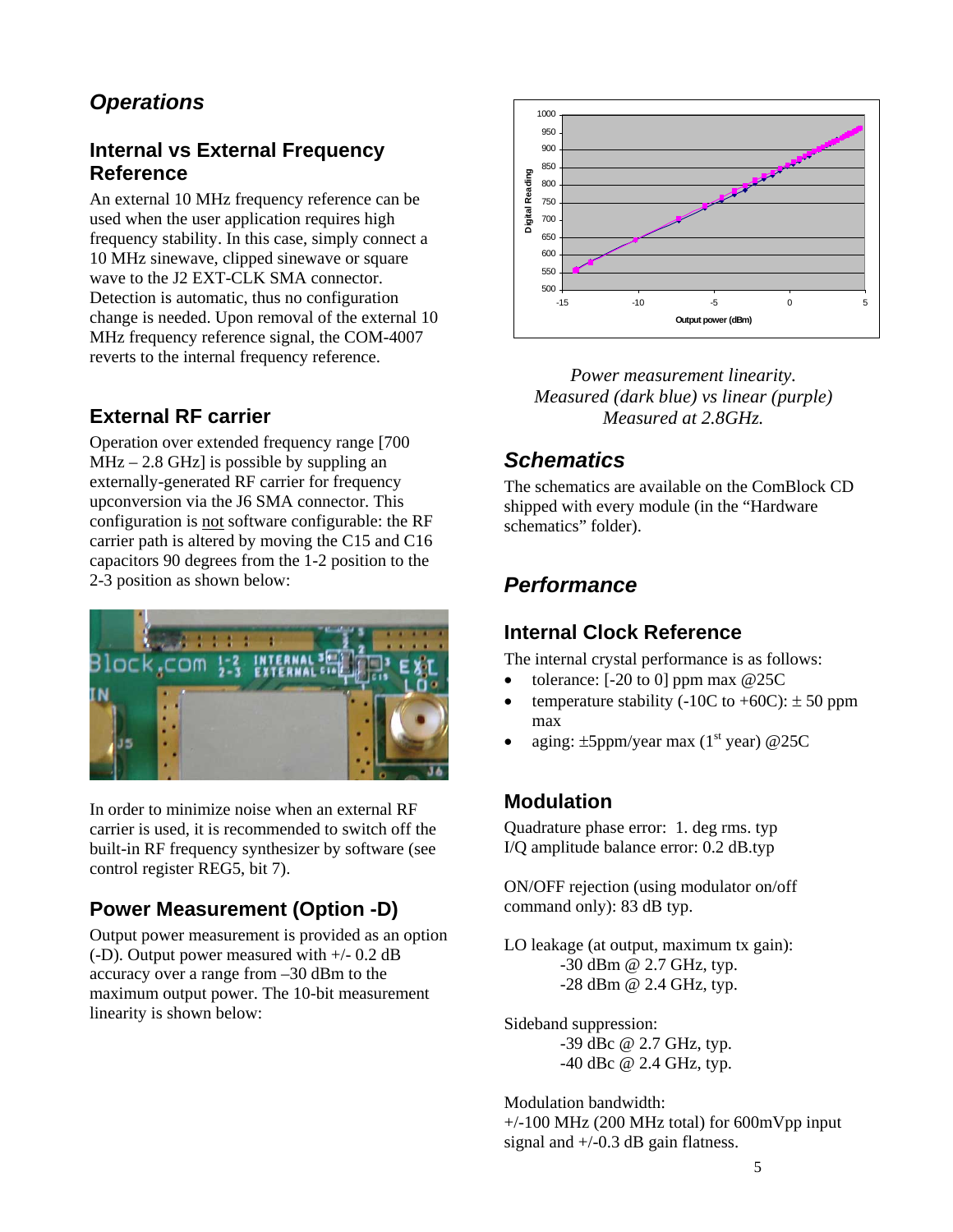

*Output spectrum 0 – 3GHz. 10 KHz resolution bandwidth. 2.8 GHz modulated output.* 



*Maximum output power vs tuning frequency. 1Vpp baseband input. Gain settings 1023* 



*Minimum output power vs tuning frequency. 1Vpp baseband input. Gain settings 0.* 





*External enable control. Rise time = 113 us On/Off attenuation > 50 dB* 

#### **Frequency Synthesizer**

LO frequency switching time:  $<$ 6 ms

Phase noise (200 KHz step size, internal frequency reference and most external frequency references)

$$
\begin{array}{c}\n < -77 \text{ dBc} \text{ @ } 1 \text{ KHz} \\
< -77 \text{ dBc} \text{ @ } 10 \text{ KHz} \\
< 100 \text{ dBc} \text{ @ } 100 \text{ KHz}\n\end{array}
$$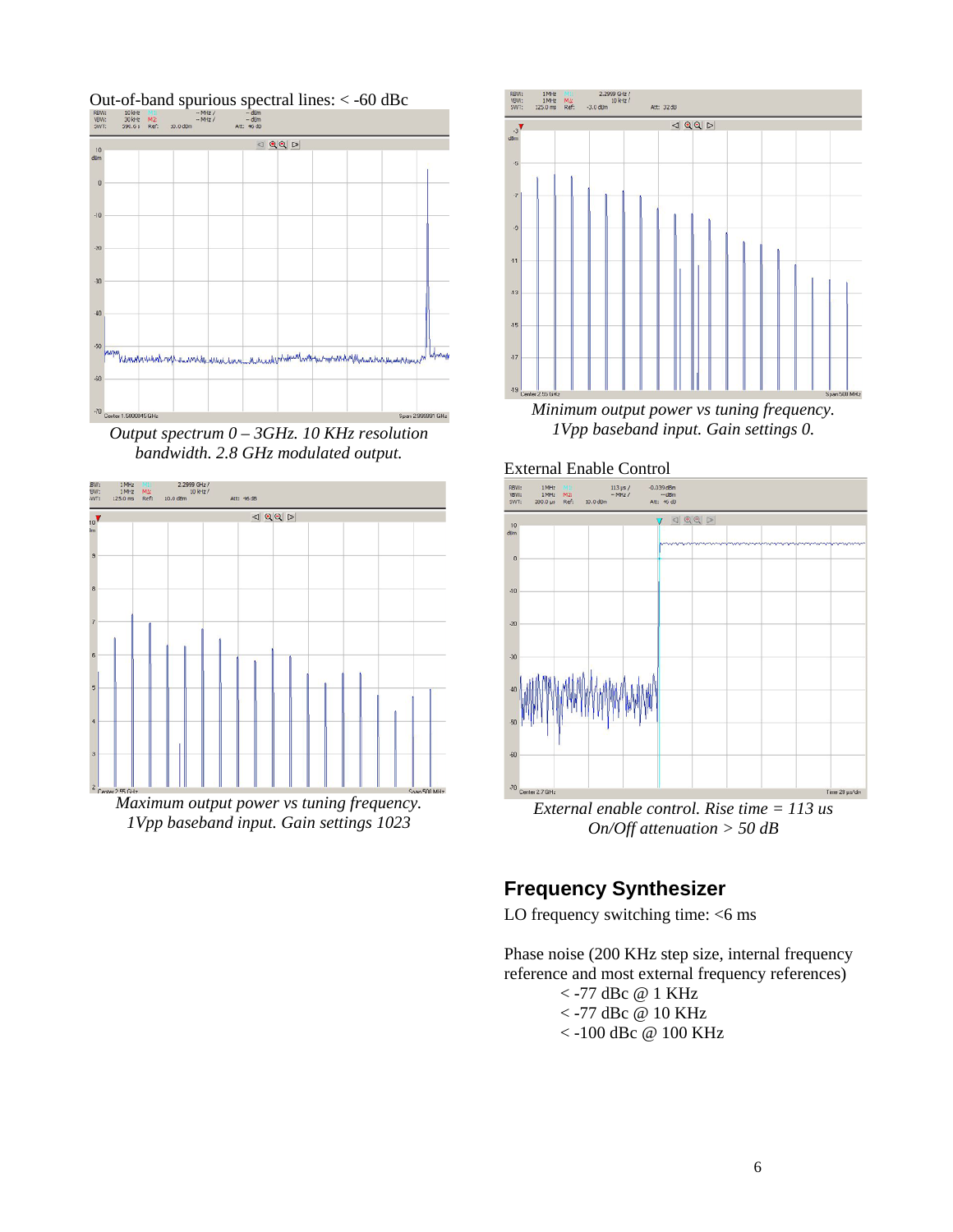

*Phase noise @ 2.3 GHz, 200 KHz RF synthesizer step size, maximum output power, internal frequency reference. 10 KHz span, 200 Hz resolution bandwidth.* 



*Phase noise @ 2.3 GHz, 200 KHz RF synthesizer step size, maximum output power, internal frequency reference. 100 KHz span, 2kHz resolution bandwidth.* 



*Phase noise @ 2.8 GHz, 200 KHz RF synthesizer step size, maximum output power, internal frequency reference. 10 KHz span, 200 Hz resolution bandwidth.* 



*Phase noise @ 2.8 GHz, 200 KHz RF synthesizer step size, maximum output power, internal frequency reference. 100 KHz span, 2kHz resolution bandwidth.* 

The phase noise performance are similar when using the internal frequency reference or most external frequency reference signals.

#### **Harmonics**

2<sup>nd</sup> harmonics level when using the 1150-1400 frequency range: 1.150GHz,  $2<sup>nd</sup>$  harmonics: -18.7 dBc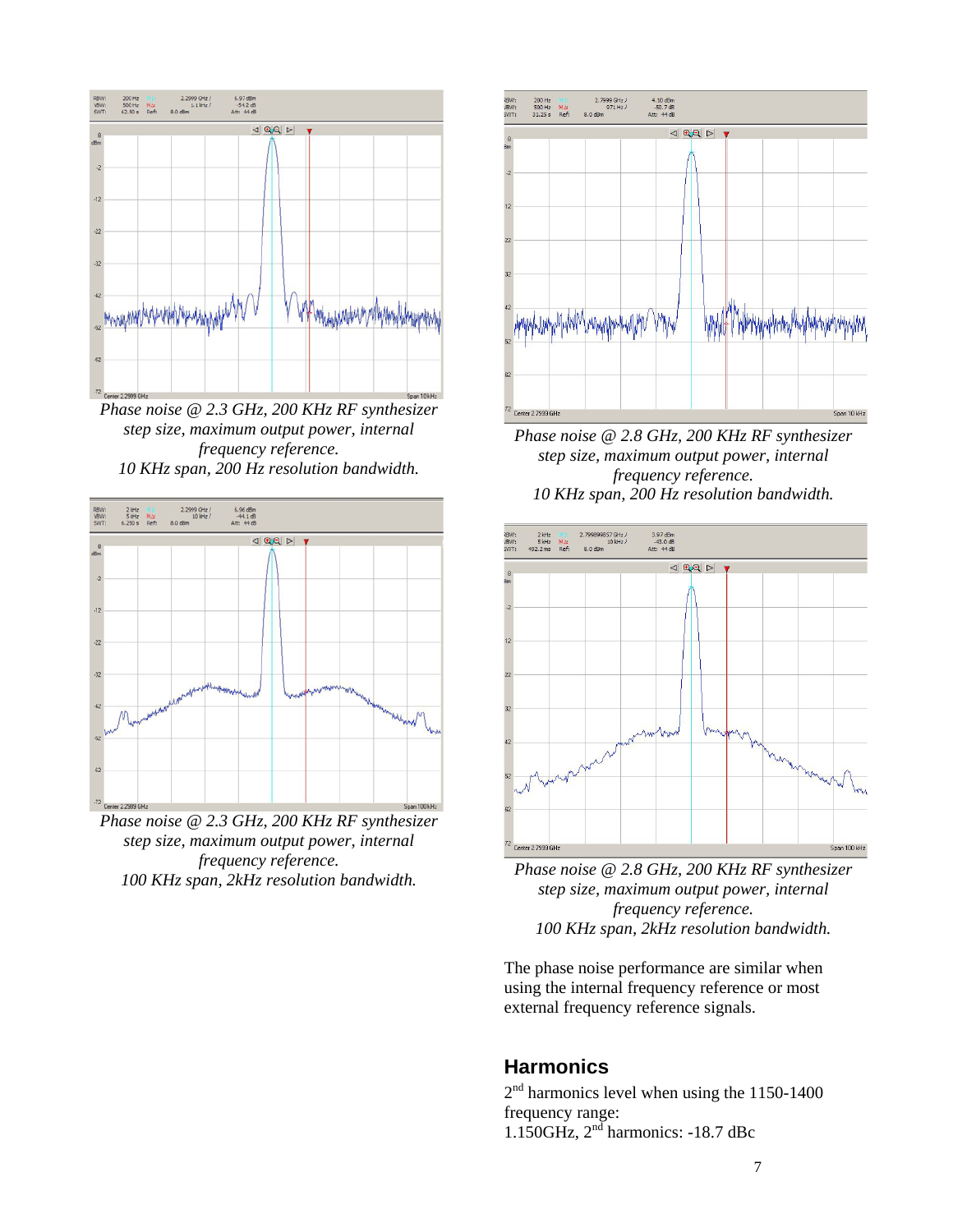1.400GHz,  $2<sup>nd</sup>$  harmonics: -20.8 dBc



# *Mechanical Interface*

### **Output Connector J1**

12-pin (2 rows x 6) 2mm male connector.



### **Output Connector J4**



This connector is to forward monitoring and control signals to subsequent analog modules.

# *Pinout*

### **Serial Link J11**

The DB-9 connector is wired as data circuit terminating equipment (DCE). Connection to a PC is over a straight-through cable. No null modem or gender changer is required.



### **Input Connector J3**

12-pin (2 rows x 6) 2mm female connector.



This module is designed for direct connection to the COM-2001 baseband digital-to-analog conversion module.